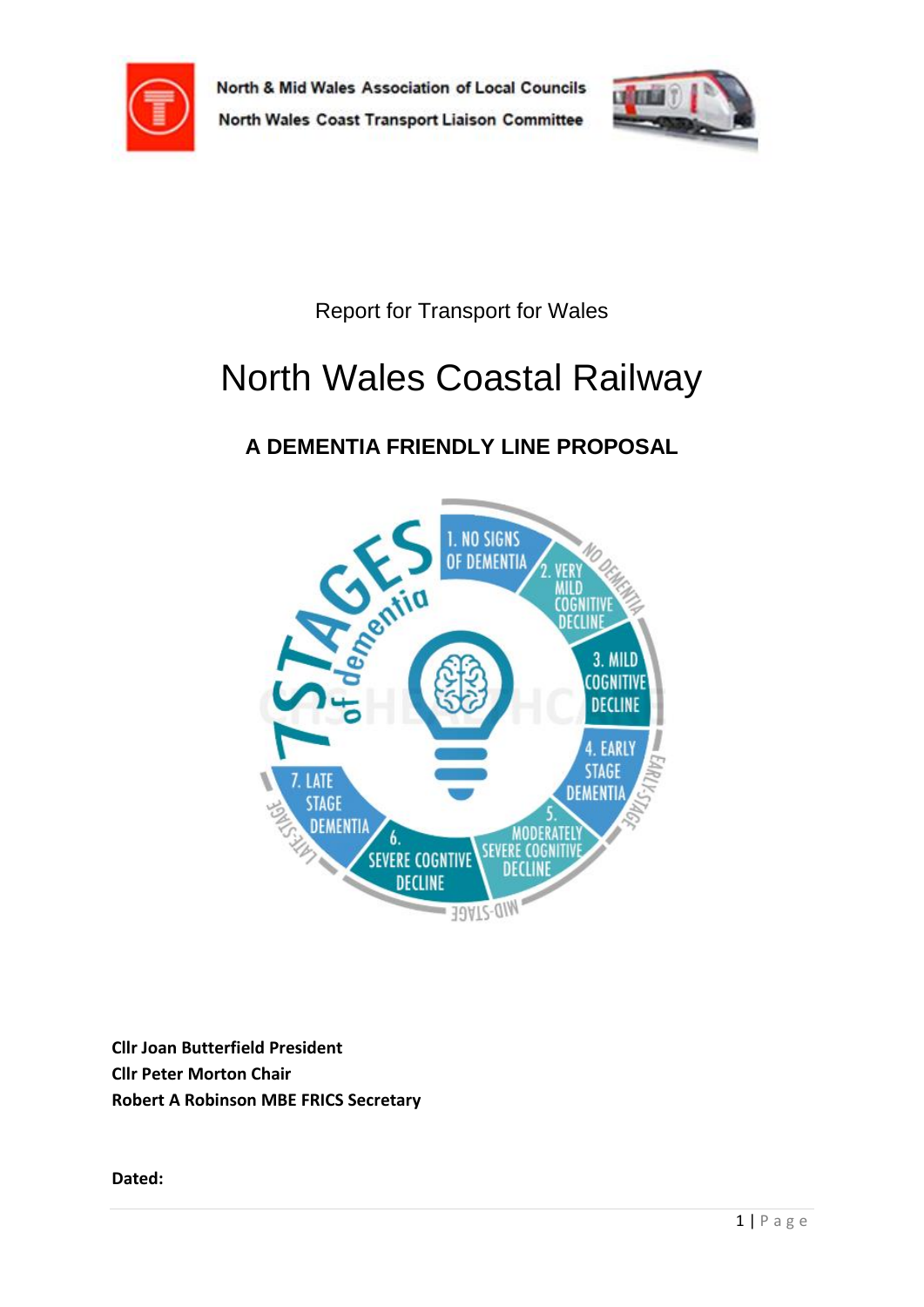





#### **CONTENTS**

- **1. Introduction**
- **2. Remit**
- **3. Dementia**
- **4. Aims and objectives**
- **5. Cambrian Lines**
- **6. Dementia Assessment Levels**
- **7. Consultations**
- **8. Level 1 stations**
- **9. Level 2 stations**
- **10.Level 3 stations**
- **11.Executive summary**

# **APPENDIX**

- **a) Map of North Coast Lines**
- **b) Schedule level 1 works for each station**
- **c) Schedule level 2 works for each station**
- **d) Schedule level 3 works for each station**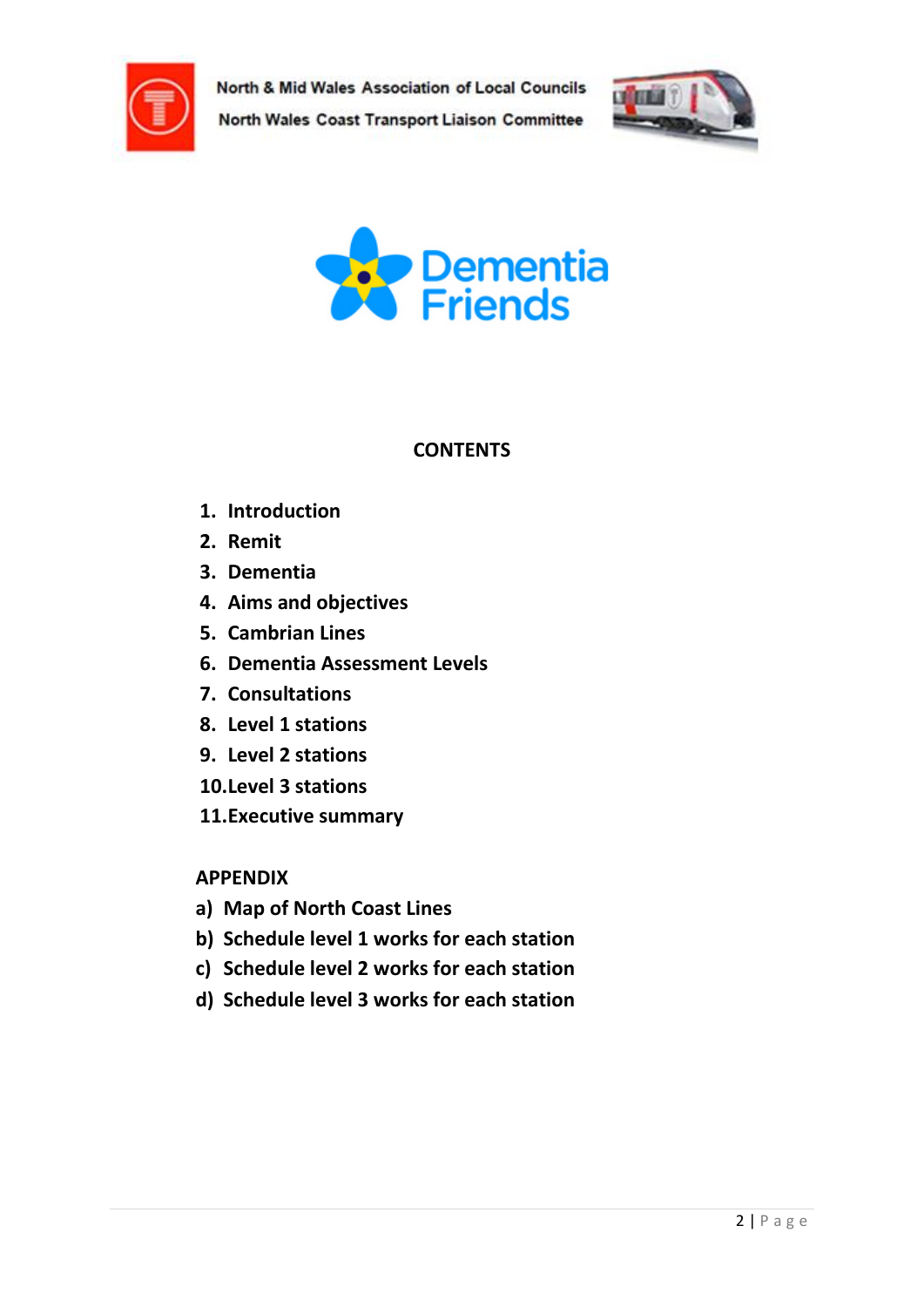



#### **1. Introduction**

1.01 The purpose of this report is to inform those making decisions at Transport for Wales and Network Rail regarding achieving a Dementia Friendly Line status for the North Coast Lines from Chester to Holyhead and Llandudno to Llandudno Junction.

1.02 The report contains not only information about Dementia but also practical suggestions as to how this can be achieved.

1.03 A consultation process has taken place in the preparing of this report involving the following:

- i) The representatives of the North Wales Transport Liaison Committee.
- ii) Dementia UK.
- iii) Local people with Dementia experience.
- iv) Local Dementia groups .
- v) Welsh Assembly Members
- vi) Members of Parliament
- vii) Anglesey County Council
- viii) Conwy County Council
- ix) Denbighshire County Council
- x) Flintshire County Council
- xi) Wrexham Council
- xii) Gwynedd County Council
- 1.3 The trains are generally dementia friendly with the following exceptions: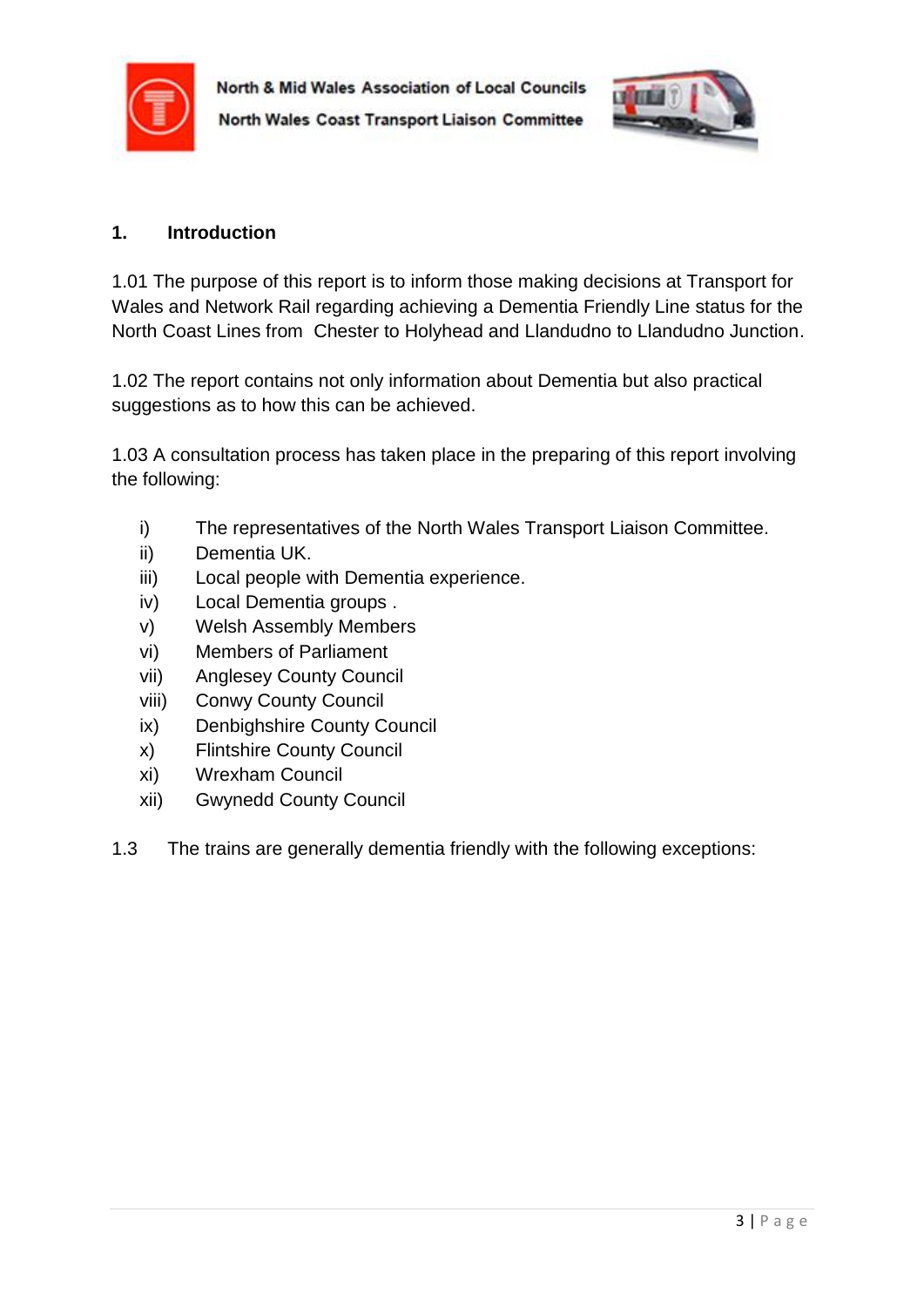



#### **2. Remit**

2.1 The remit set out for this report is:

To prepare a report which identifies the requirements and works to all stations on the North Wales Coast Lines to inform on the creation of a Dementia Friendly Line Status?

To consult and carry out investigations as required to ensure the report is accurate and of value.

#### **3. Dementia**

This section covers details about Dementia.

#### **3.1 How common is dementia**

Research shows there are more than 850,000 people in the UK who have dementia. One in 14 people over the age of 65 have dementia, and the condition affects 1 in 6 people over 80.

The number of people with dementia is increasing because people are living longer. It is estimated that by 2025, the number of people with dementia in the UK will be more than 1 million.

#### **3.2 About dementia**

It's normal for the memory to be affected by stress, tiredness, certain illnesses and medicines. But when people become increasingly forgetful, particularly those over the age of 65, it's time for people to consider the early signs of dementia.

[Memory loss](https://www.nhs.uk/conditions/memory-loss-amnesia/) can be annoying if it happens occasionally, but if it's affecting one's life. Dementia is not only about memory loss. It can also affect the way you speak, think, feel and behave.

It's also important to remember that dementia is not a natural part of ageing.

#### **3.3 What is dementia?**

Dementia is a syndrome (a group of related symptoms) associated with an on-going decline of brain functioning.

There are many different causes of dementia, and many different types.

People often get confused about the difference between Alzheimer's disease and dementia. [Alzheimer's disease](https://www.nhs.uk/conditions/alzheimers-disease/) is a type of dementia and, together with [vascular](https://www.nhs.uk/conditions/vascular-dementia/)  [dementia,](https://www.nhs.uk/conditions/vascular-dementia/) makes up the majority of cases.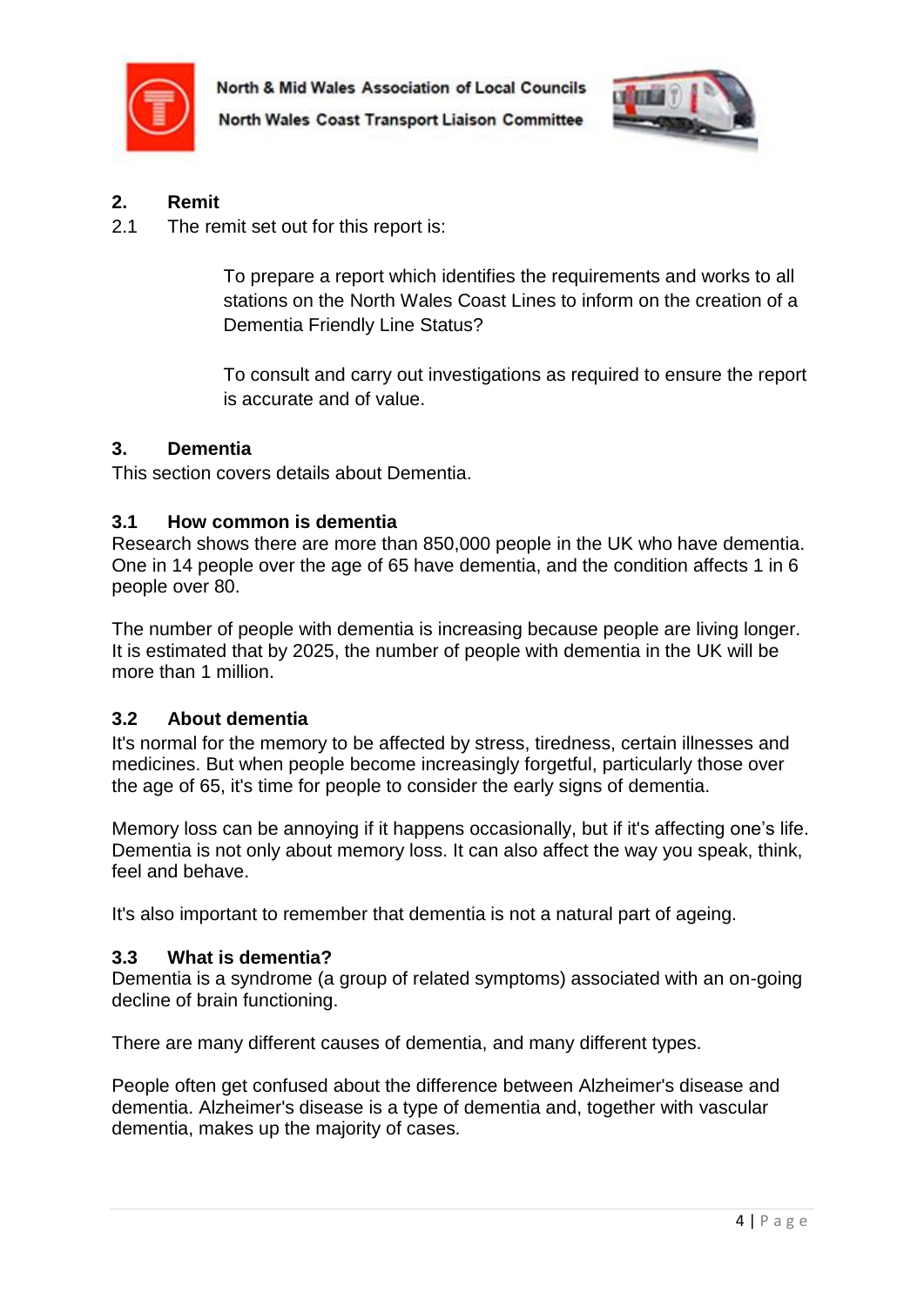

North Wales Coast Transport Liaison Committee



#### **3.4 Symptoms of dementia**

Dementia symptoms may include problems with:

memory loss thinking speed mental sharpness and quickness language, such as using words incorrectly, or trouble speaking understanding judgement mood movement difficulties doing daily activities

People with dementia can lose interest in their usual activities, and may have [problems managing their behaviour or emotions.](https://www.nhs.uk/conditions/dementia/behaviour/)

They may also find social situations difficult and lose interest in [relationships and](https://www.nhs.uk/conditions/dementia/relationships-and-dementia/)  [socialising.](https://www.nhs.uk/conditions/dementia/relationships-and-dementia/)

Aspects of their personality may change, and they may lose empathy (understanding and compassion).

A person with dementia may see or hear things that other people do not [\(hallucinations\).](https://www.nhs.uk/conditions/hallucinations/)

Because people with dementia may lose the ability to remember events, or not fully understand their environment or situations, it can seem as if they're not telling the truth or are wilfully ignoring problems.

As dementia affects a person's mental abilities, they may find planning and organising difficult.

[Maintaining their independence](https://www.nhs.uk/conditions/dementia/staying-independent-with-dementia/) may also become a problem.

A person with dementia will usually need help from friends or relatives, including help with making decisions.

The symptoms of dementia usually become worse over time. In the late stage of dementia, people will not be able to take care of themselves and may lose their ability to communicate.

#### **3.5 What can be done to help?**

To create a line with the status of being Dementia Friendly the stations need to reflect certain guidelines which are described in more detail later in this report.

The general guidelines will include those set out in this section.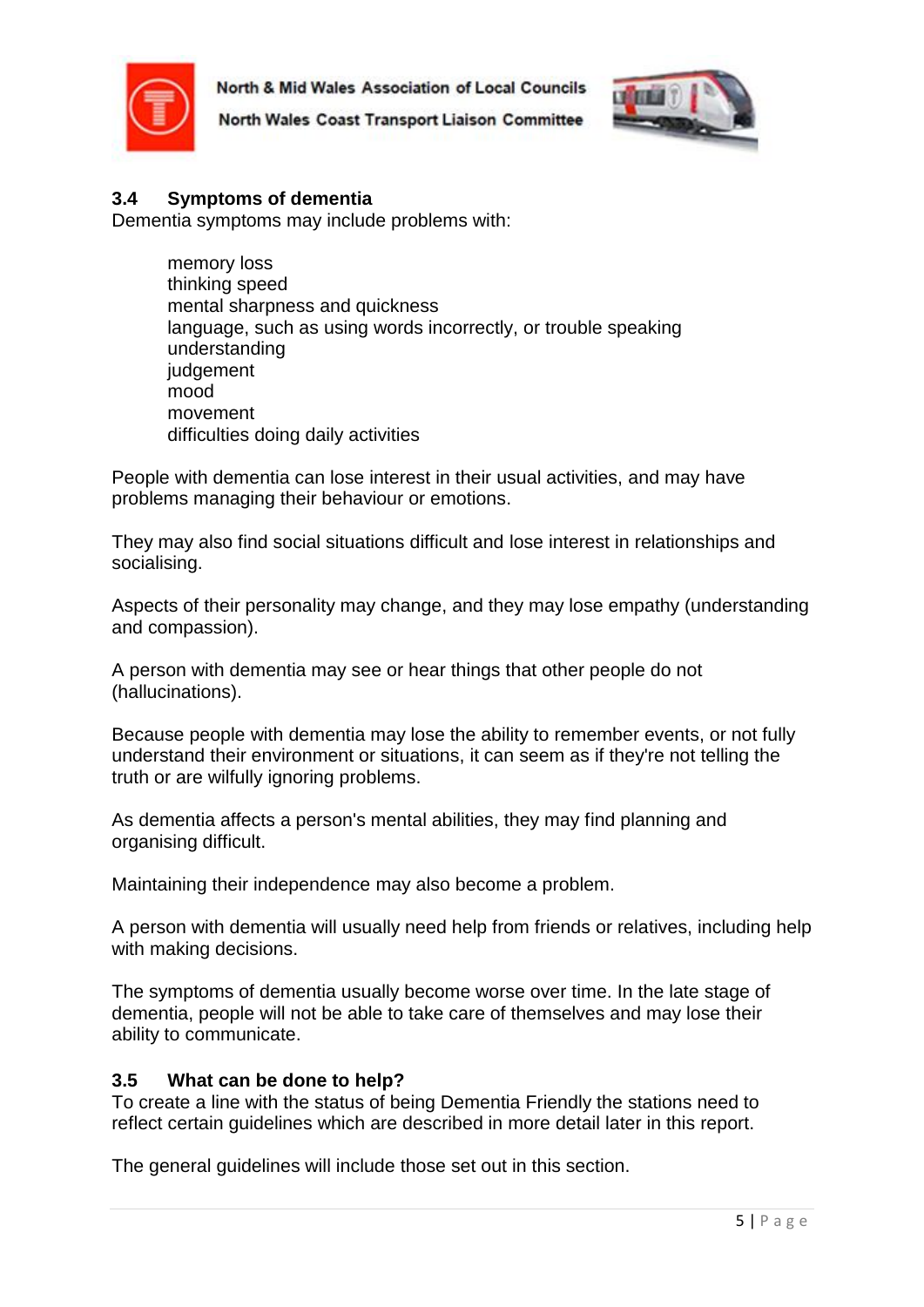

North Wales Coast Transport Liaison Committee



#### **3.5.1 Better lighting**

Most people with dementia, and older people in general, benefit from better lighting in their home – it can help to avoid confusion and [reduce the risk of falls.](https://www.nhs.uk/conditions/falls/prevention/)

Try to reduce glare, shadows and reflections.

Lighting should be good, even and natural (as much as possible). Increase natural light by making sure:

- curtains are open in the day
- there are no unnecessary nets and blinds
- hedges and trees are cut back if they overshadow the window and block out sunlight

Lighting is particularly important on the stairs and in the toilet. Light switches should be easily accessible and straightforward to use.

Automatic light sensors can be a good addition. Lights come on automatically when someone passes the sensor.

#### **3.5.2 Reduce excess noise**

Carpets, cushions and curtains absorb background noise. If you have laminate or vinyl flooring, simply walking across the room can be very noisy. If the person with dementia wears a hearing aid, it will magnify these sounds which can be uncomfortable.

Reduce background noise by turning the television or radio off if nobody is paying attention to it.

People with dementia can have their symptoms made worse by problems with sight and hearing together (known as deafblindness or dual sensory loss).

#### **3.5.3 Safer flooring**

Try to avoid rugs or mats on the floor, as some people with dementia may become confused and think the rug or mat is an object that they need to step over, which could lead to trips or falls.

Avoid shiny or reflective flooring, as this may be perceived as being wet and the person with dementia may struggle to walk over it.

The best flooring to choose is matt and in a colour that contrasts with the walls. It might help to avoid colours that can be mistaken for real things, such as green (grass) or blue (water) or a hole (black).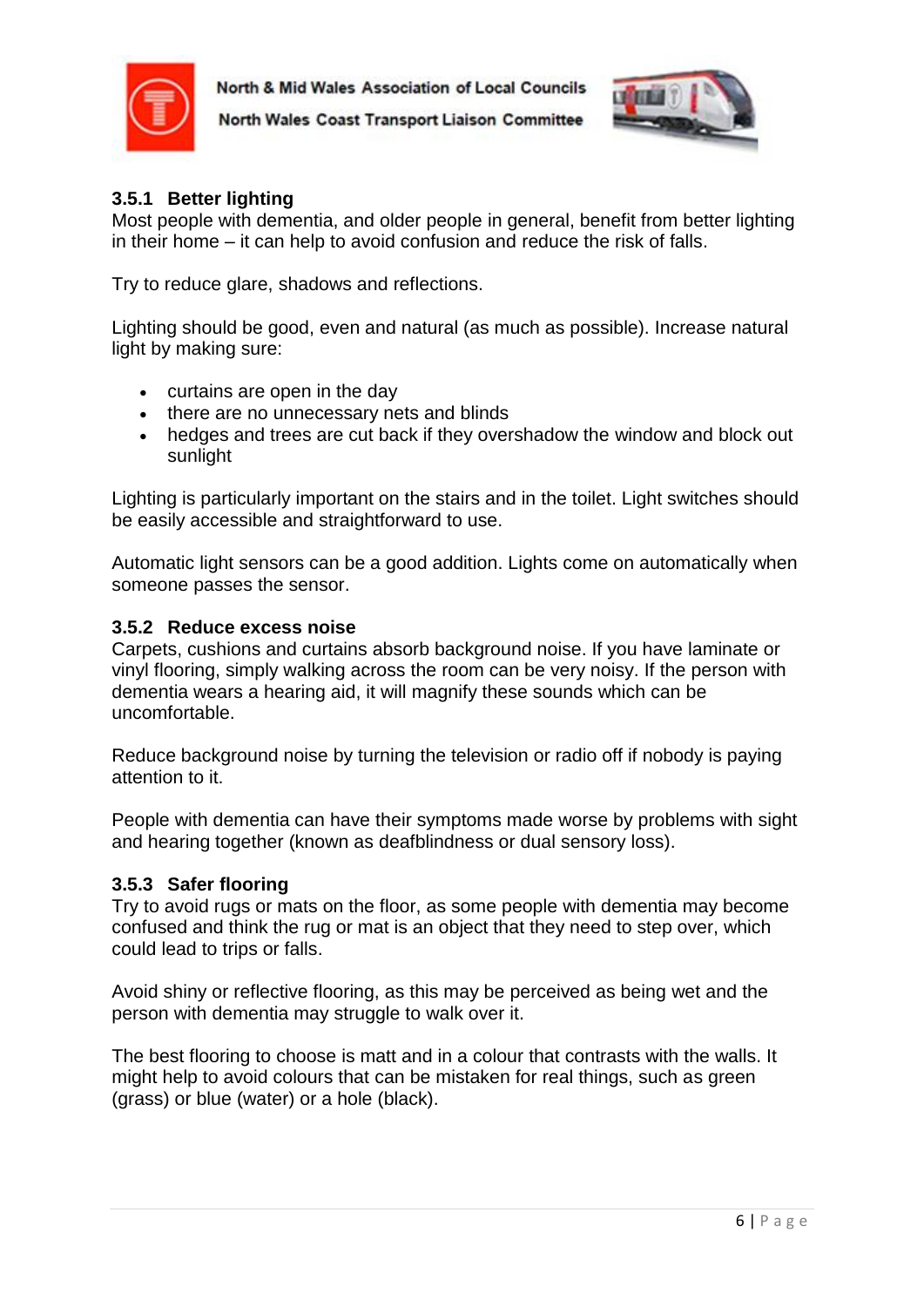

North Wales Coast Transport Liaison Committee



#### **3.5.4 Contrasting colours**

Dementia can affect how well someone can tell the difference between colours. Choose:

- contrasting colours on walls and floors
- furniture and furnishings in bright or bold colours that contrast with the walls and floors, including beds, tables and chairs
- contrasting colours for doors and banisters to make them stand out
- a toilet seat in a contrasting colour to the rest of the bathroom
- crockery in contrasting colours to the tablecloth or table help to define the edges of plates and dishes
- $\bullet$

Avoid bold patterns and stripes as they can be confusing and disorientating.

#### **3.5.5 Reflections can be troubling**

Check mirrors and cover or remove them if they're likely to cause confusion in the person with dementia. They may be distressed if they don't recognise themselves. Similarly, it can help to close the curtains in the evening so they can't see their reflection in the window glass.

#### **3.5.6 Labels and signs can help someone get around**

Labels and signs on cupboards and doors can be helpful, such as a toilet sign on the bathroom or toilet door. Signs should be:

- clear
- have words and an appropriate picture that contrast with the background
- placed slightly lower than normal as older people tend to look downwards

It may also help to put photos on cupboards and drawers to show what's inside them. For example, you could put a photo of cups or mugs on the cupboard that contains these.

Alternatively, see-through cupboard doors can be a great help to someone with dementia, as they can then see what's inside.

#### **3.5.7 Dementia-friendly daily items**

It's possible to get products that are specifically designed for people with dementia. For example:

- clocks with large LCD displays showing day and date as well as the time
- telephones with big buttons
- reminder devices that give an audio prompt to help people remember to take medicines or lock the front door
- Ticket machines with larger buttons with contrasting colours.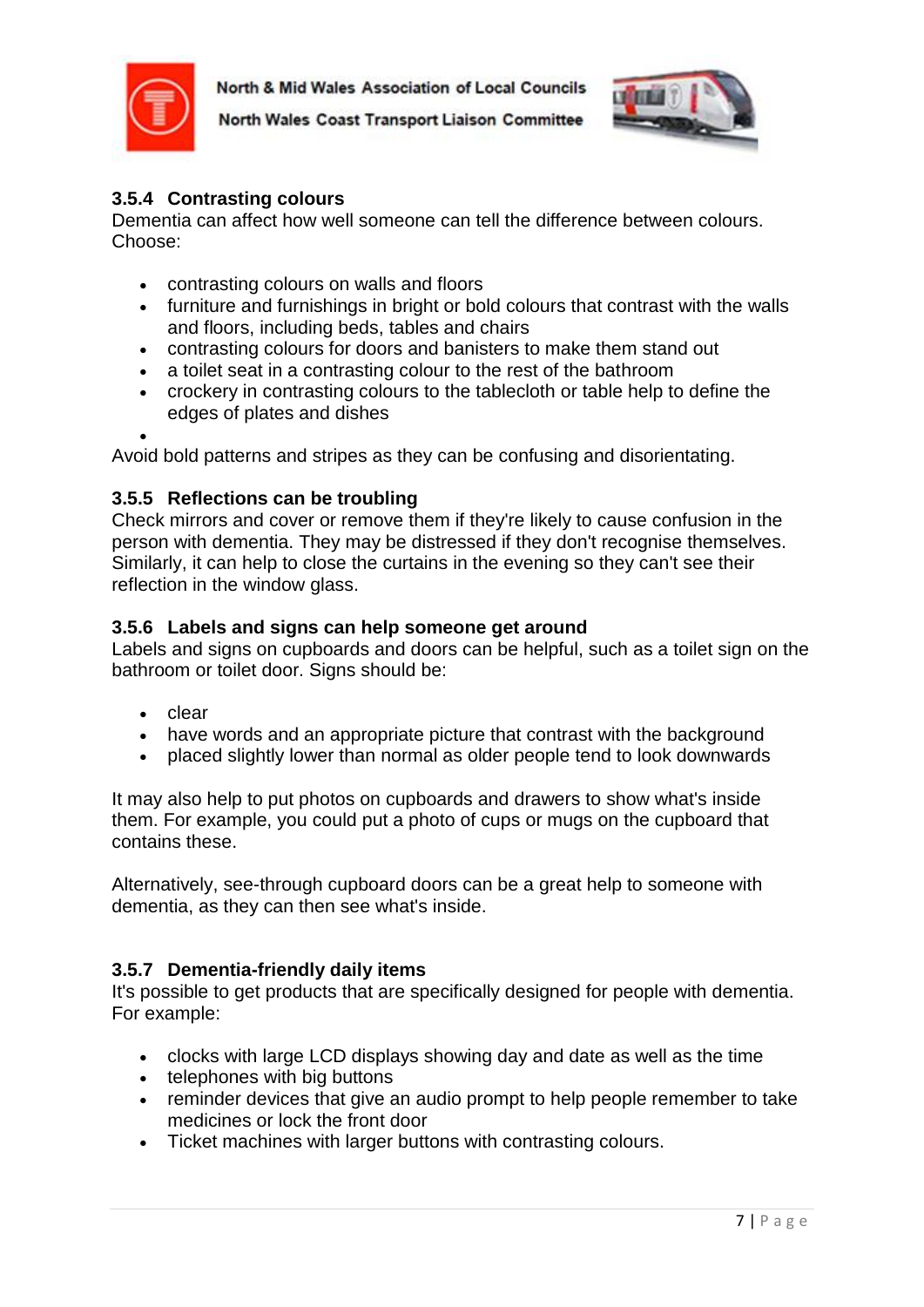

North Wales Coast Transport Liaison Committee



These products are often known as [assistive technology.](https://www.alzheimers.org.uk/get-support/staying-independent/assistive-technology-and-dementia#content-start) Apps for smartphones and tablets can also help.

You may find that the person you care for prefers traditional fixtures and fittings, such as taps, a toilet flush or bath plugs.

Ensure that any tables are stable and have round, smooth edges. They should be at a suitable height, so that food and drink can be seen and a wheelchair can fit underneath if needed.

#### **3.5.8 Gardens and outside spaces**

Like everyone else, people with dementia may benefit from going outside to get some fresh air and exercise. Make sure that:

- walking surfaces are flat to prevent trips or falls
- any outdoor space is secure to prevent someone wandering off
- flower beds are raised to help people with restricted mobility look after their garden
- there are sheltered seating areas to enable someone to stay outside for longer
- lighting is adequate any entrance to the garden should be easy to see and return home from

#### **4. Aims and objectives**

The aim and objective of this report is as follows:

- ii) To identify the needs of those people with Dementia who travel using rail services.
- iii) To identify what can practically be done to help travellers using the service.
- iv) To complete an audit of each station on the North Coast Lines creating a schedule of works to be completed to make the station Dementia friendly.
- v) To make recommendations of what needs to be completed to gain a 'Dementia Friendly Status' for the North Coast Lines.

There are three main aims to the project. The Bentham Line is 'working to become dementia friendly', by:

+ Supporting the journeys of those living with dementia, their carers and supporters;

- + Raising awareness of dementia with staff, volunteers and passengers; and
- + creating dementia-friendly station environments, services and activities.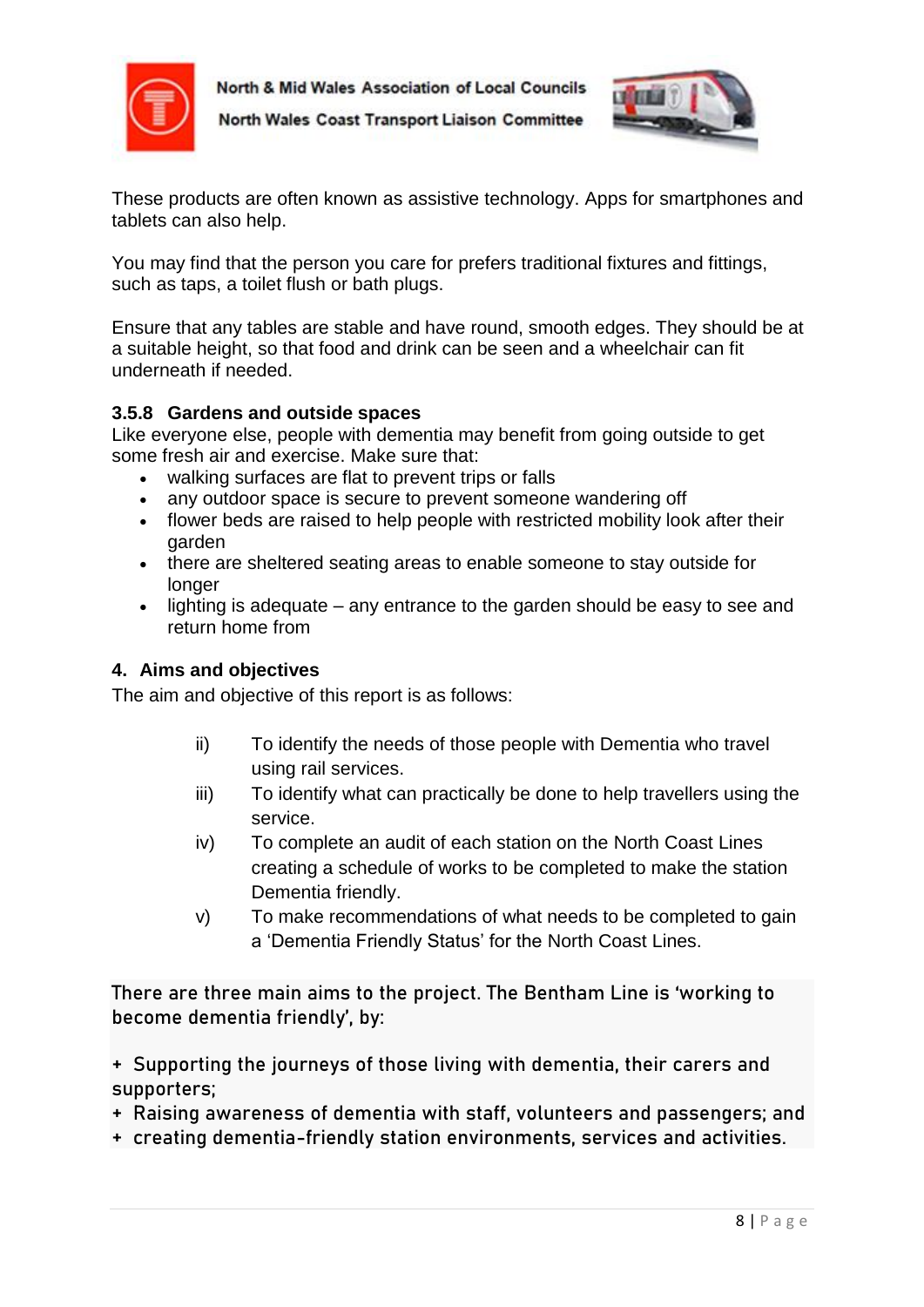



### **5. North Wales Coast Lines**

The North Wales Coast Lines shall include all stations from Chester to Holyhead and from Llandudno Junction to Llandudno. This report does not include Chester.

The stations and North Wales Coasts Line area is as shown on the map at appendix A.

#### **6. Dementia Assessment Levels**

6.1 The report recognises that some stations can with works meet a Dementia Friendly level easily whilst it may be difficult to achieve the same level with others.

6.2 This report had categorised each station into 3 levels recognising the restraints that may be in place.

6.3 Each station has been assessed taking on the following basis:

#### **Level 1**

These stations will be the more heavily used. The works required will be to a full 'Dementia Friendly Status'.

#### **Level 2**

These stations will be those who are used regularly but not as heavily used as those in Level 1.

The works required will be to a good standard taking into account the restraints of these locations but reaching a standard which is the best that can be done to meet as far as possible 'Dementia Friendly Status'.

#### **Level 3**

These stations will be the least used locations.

The works required will be minimal but take into account the 'Dementia Friendly Status' requirements.

# **7. Consultations**

#### **7.1 Consultation methods**

A short paper was prepared setting out the object of the consultation seeking responses on what could be done to help those with Dementia with regard to rail travel with particular reference to stations and the facilities offered at each station.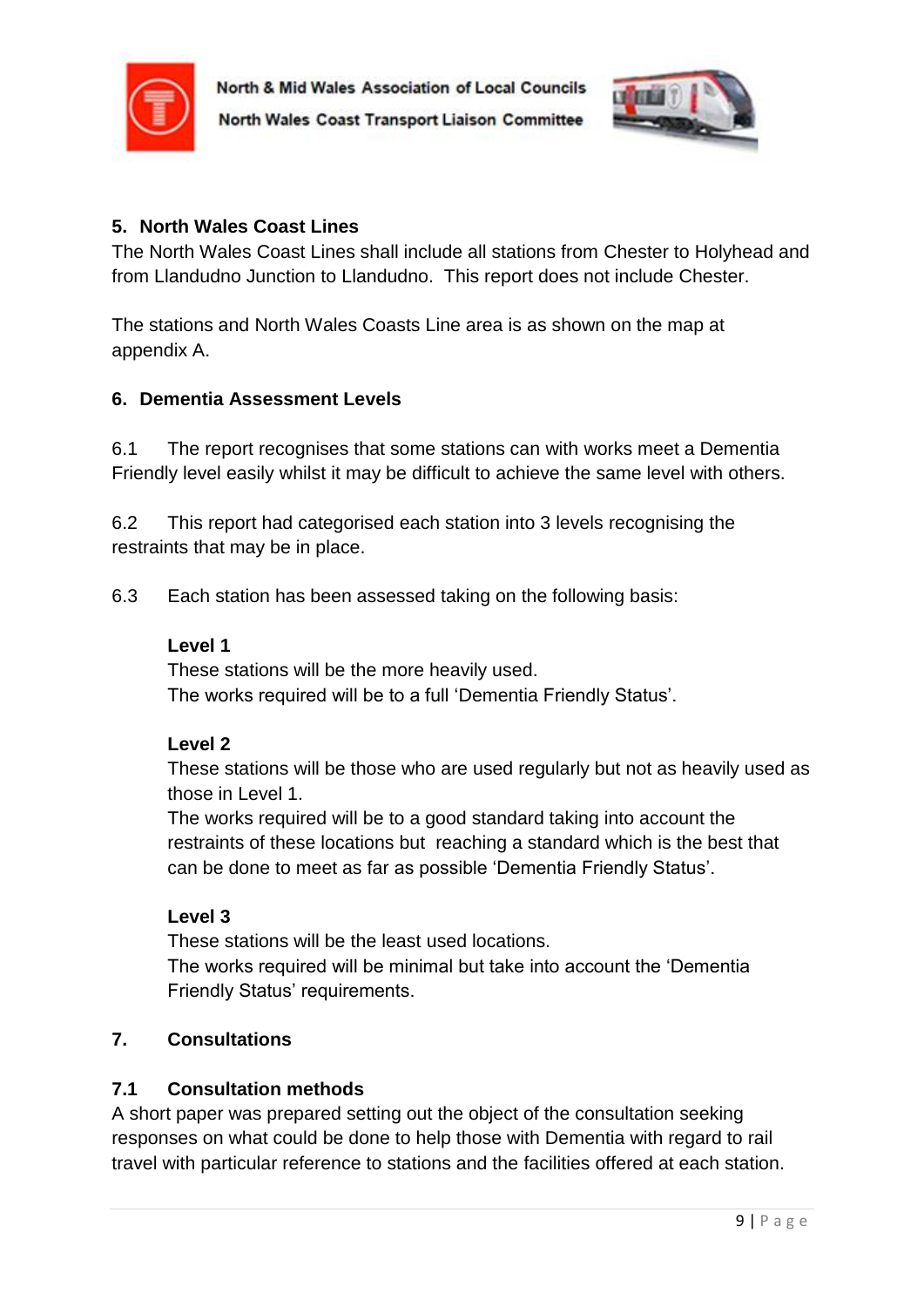

North Wales Coast Transport Liaison Committee



#### **7.2 Responses received**

The responses received from the consultations are noted below:

**Dementia UK (Information Officer) Local Dementia Group at Montgomery Local City, Town and Community Councils with a station in their area The North Coast Transport Liaison Committee**

#### **8. Level 1 stations**

#### **8.1 Level 1 stations**

The stations included in level 1 are:

**Shotton** Flint Prestatyn Rhyl Abergele and Pensarn Colwyn Bay Llandudno Junction Llandudno Conwy Bangor Holyhead

#### **8.2 Level 1 Dementia specification**

The specification for stations in level 1 is:

**Platforms** - to be clear of 'clutter' with posts and obstacles in contrasting colours. **Fences/railings** – to have handrails in contrasting colours. **Signage** – to be located at the right height for readability and in Contrasting colours. **Notice Boards** – to be the right height for readability and in Contrasting colours. **Lighting** – good lighting to all platforms and accesses. **Toilets** – to be colour contrasted. **Electronic Display Boards** – provision of electronic indicator boards. **Communication speakers** – clear speaker announcements. **SOS telephone** – provision of an emergency phone/information point.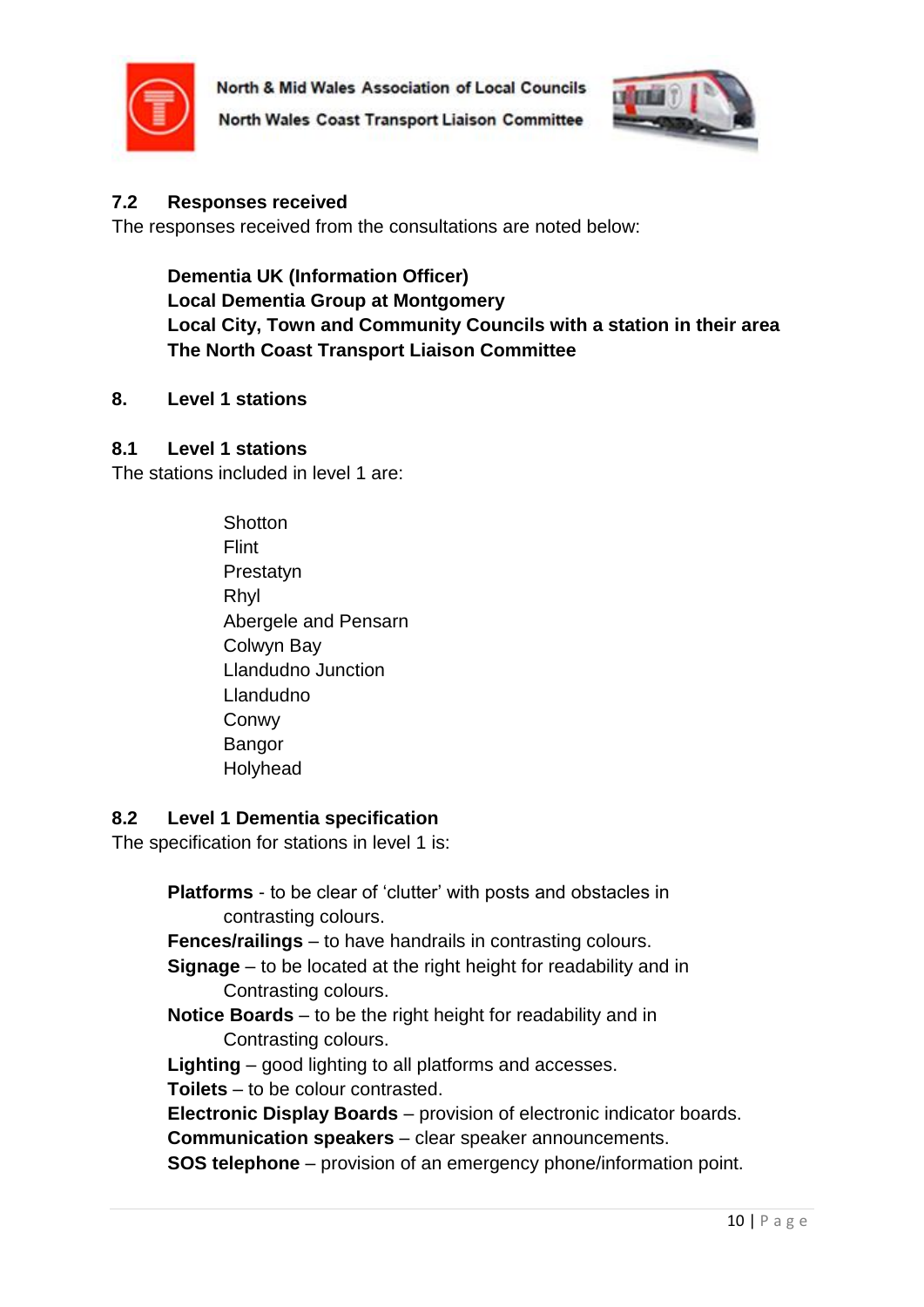



#### **9. Level 2 stations**

**9.1 Level 2 stations are defined as:**

The stations included in level 2 are:

Daganwy Llanfair fechan Penmaenmawr

#### **9.2 Level 2 Dementia specification**

The specification for stations in level 2 is:

**Platforms** - to be clear of 'clutter' with posts and obstacles in contrasting colours. **Fences/railings** – to have handrails in contrasting colours. **Signage** – to be located at the right height for readability and in Contrasting colours. **Notice Boards** – to be the right height for readability and in Contrasting colours. **Lighting** – good lighting to all platforms and accesses. **Electronic Display Boards** – provision of electronic indicator boards. **Communication speakers** – clear speaker announcements. **SOS telephone** – provision of an emergency phone/information point.

#### **10. Level 3 stations**

#### **10.1 Level 3 stations**

The stations included in level 3 are:

**Llanfairpwll** Bodorgan Ty Croes **Rosneigr** Valley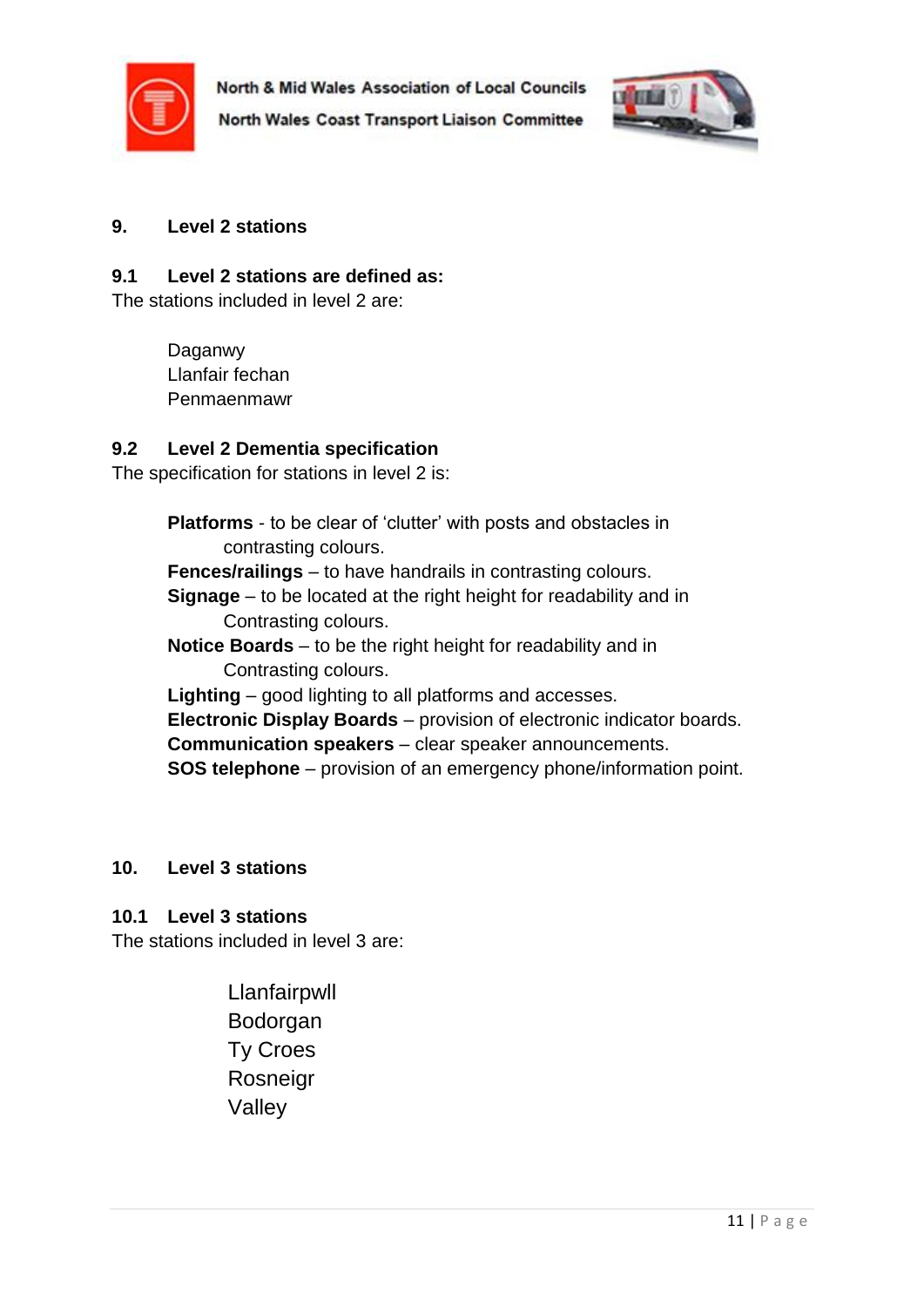



#### **10.2 Level 3 Dementia specification**

The specification for stations in level 3 is:

**Platforms** - to be clear of 'clutter' with posts and obstacles in contrasting colours. **Fences/railings** – to have handrails in contrasting colours. **Signage** – to be located at the right height for readability and in Contrasting colours. **Notice Boards** – to be the right height for readability and in Contrasting colours. **Lighting** – good lighting to all platforms and accesses. **Electronic Display Boards** – provision of electronic indicator boards. **Communication speakers** – clear speaker announcements. **SOS telephone** – provision of an emergency phone/information point.

#### **11. Executive Summary**

There are three main aims to creating a Dementia Friendly Line.

This can be done by:

- + Supporting the journeys of those living with dementia, their carers and supporters;
- + Raising awareness of dementia with staff, volunteers and passengers; and
- + creating dementia-friendly station environments, services and activities.

The actions identified by this report and which lead to Dementia Friendly Line status are:

- i. All staff who meet the public should be 'Dementia Friends' and complete the relevant course. (approx. 1 hour)
- ii. Station works to be completed to create a Dementia Friendly experience for passengers who have Dementia.
- iii. Trains to be Dementia Friendly (which they are).
- iv. Signage (particularly notice timetables and notices) need to be reviewed with larger text and less 'clutter' on the information posters.
- v. Notice Boards should be 900mm from the ground so that wheelchair uses can also access the information.

It is envisaged that all the above could be achieved in 6months.

The Transport Liaison Committee is committed to helping where it can to aid the Line becoming Dementia Friendly as soon as possible.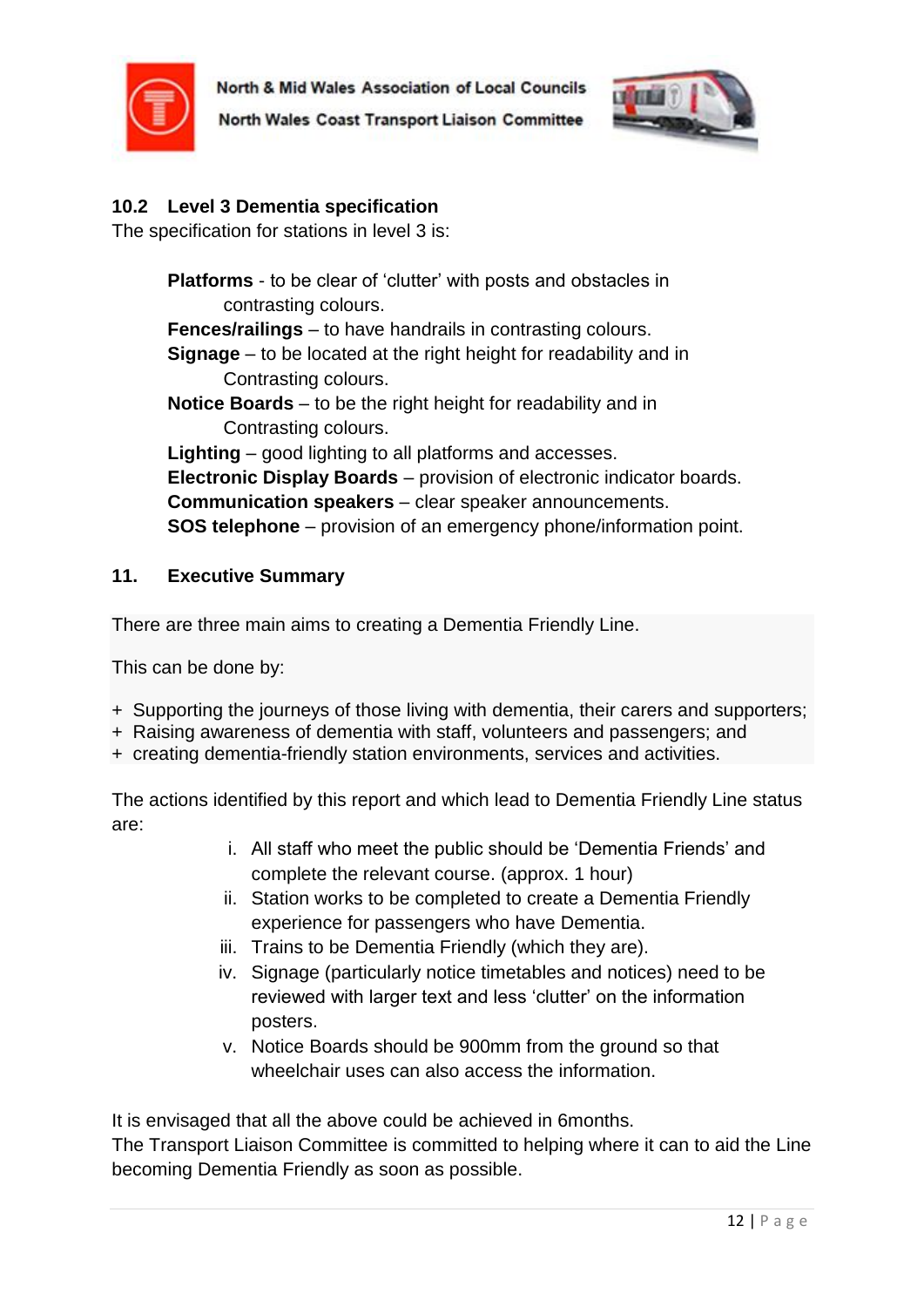



#### **APPENDIX A**

# **MAPS OF NORTH COAST RAILWAY LINES**



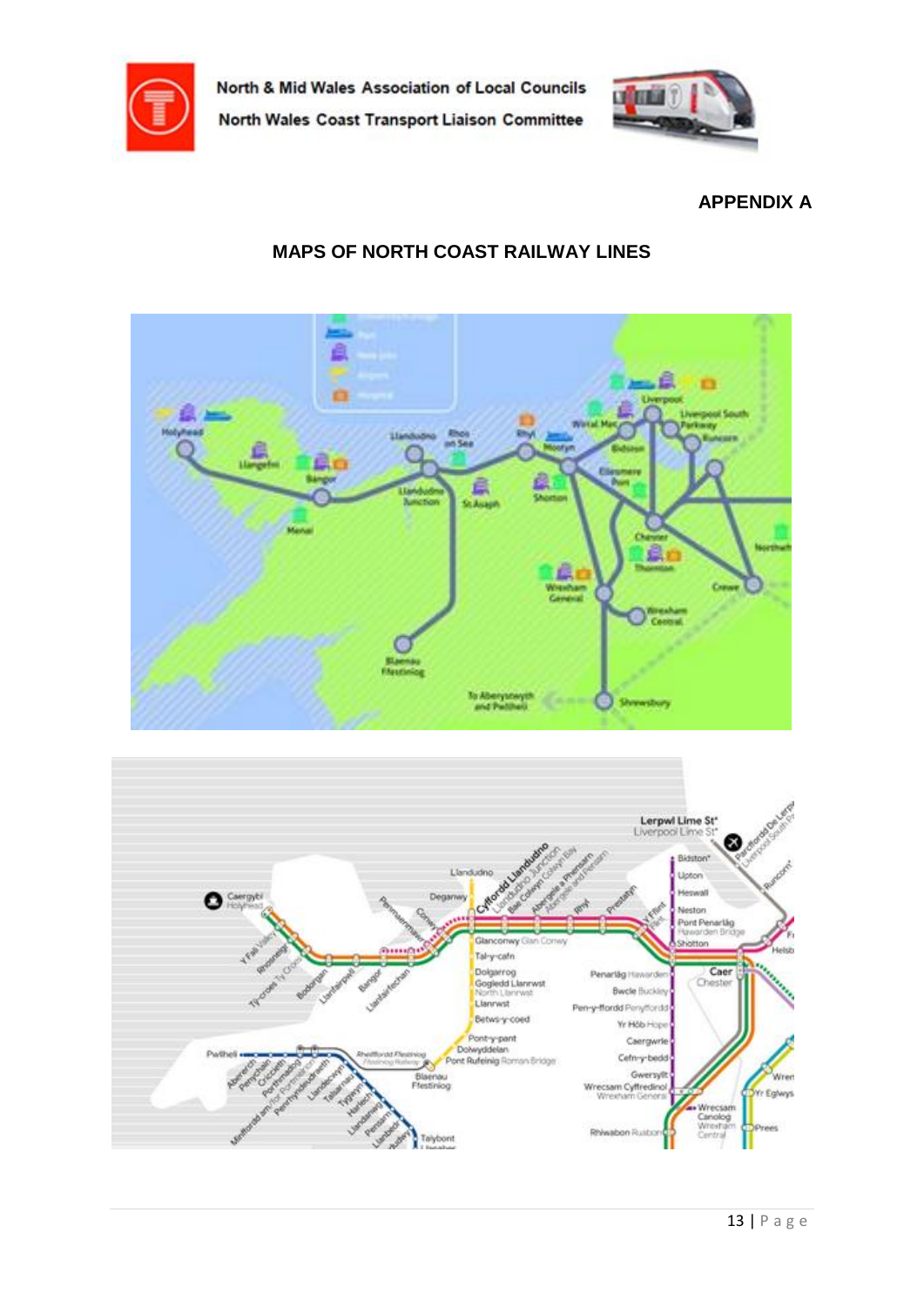

North Wales Coast Transport Liaison Committee



**APPENDIX B**

# **SCHEDULE OF WORKS FOR EACH STATION IN LEVEL 1**

| <b>STATION</b>        | <b>SHOTTON</b>                                                                                                         | <b>FLINT</b>                                                                                |
|-----------------------|------------------------------------------------------------------------------------------------------------------------|---------------------------------------------------------------------------------------------|
| <b>Car Parking</b>    | Not applicable.                                                                                                        | Not applicable                                                                              |
| <b>Access</b>         | Nothing to complete                                                                                                    | Nothing to complete                                                                         |
| <b>Hand rails</b>     | Handrails painted TfW red                                                                                              | Handrails painted TfW red                                                                   |
| <b>Benches and</b>    | To be painted in TfW red.                                                                                              | To be painted in TfW red.                                                                   |
| seats etc             | Lamp posts etc with white or<br>yellow strip around them for the<br>sight impaired.                                    | Lamp posts etc with white or yellow<br>strip around them for the sight<br>impaired.         |
| <b>Signage</b>        | Signage in bold colour contrast.<br>Boards to be 900mm from the<br>ground to the underside.                            | Signage in bold colour contrast.<br>Boards to be 900mm from the<br>ground to the underside. |
| <b>Timetables</b>     | Clearer bolder type with less 'clutter<br>Clearer bolder type with less<br>'clutter on the posters'<br>on the posters' |                                                                                             |
| <b>Communications</b> | A working help point,<br>A working help point,                                                                         |                                                                                             |
| <b>Toilets</b>        | Not applicable.<br>Not applicable.                                                                                     |                                                                                             |

| <b>STATION</b>                  | <b>PRESTATYN</b>                                                                                                 | <b>RHYL</b>                                                                                                      |
|---------------------------------|------------------------------------------------------------------------------------------------------------------|------------------------------------------------------------------------------------------------------------------|
| <b>Car Parking</b>              | No actions required.                                                                                             | No actions required.                                                                                             |
| <b>Access</b>                   | Nothing to complete                                                                                              | Nothing to complete                                                                                              |
| <b>Hand rails</b>               | Handrails painted TfW red                                                                                        | Handrails painted TfW red                                                                                        |
| <b>Benches and</b><br>seats etc | To be painted in TfW red.<br>Lamp posts etc with white or<br>yellow strip around them for the<br>sight impaired. | To be painted in TfW red.<br>Lamp posts etc with white or yellow<br>strip around them for the sight<br>impaired. |
| <b>Signage</b>                  | Signage in bold colour contrast.<br>Boards to be 900mm from the<br>ground to the underside.                      | Signage in bold colour contrast.<br>Boards to be 900mm from the<br>ground to the underside.                      |
| <b>Timetables</b>               | Clearer bolder type with less<br>'clutter on the posters'                                                        | Clearer bolder type with less 'clutter<br>on the posters'                                                        |
| <b>Communications</b>           | A working help point,<br>A working help point,                                                                   |                                                                                                                  |
| <b>Toilets</b>                  | Not applicable.                                                                                                  | Review colour scheme and<br>implement contrasting colours to<br>meet Dementia requirements.                      |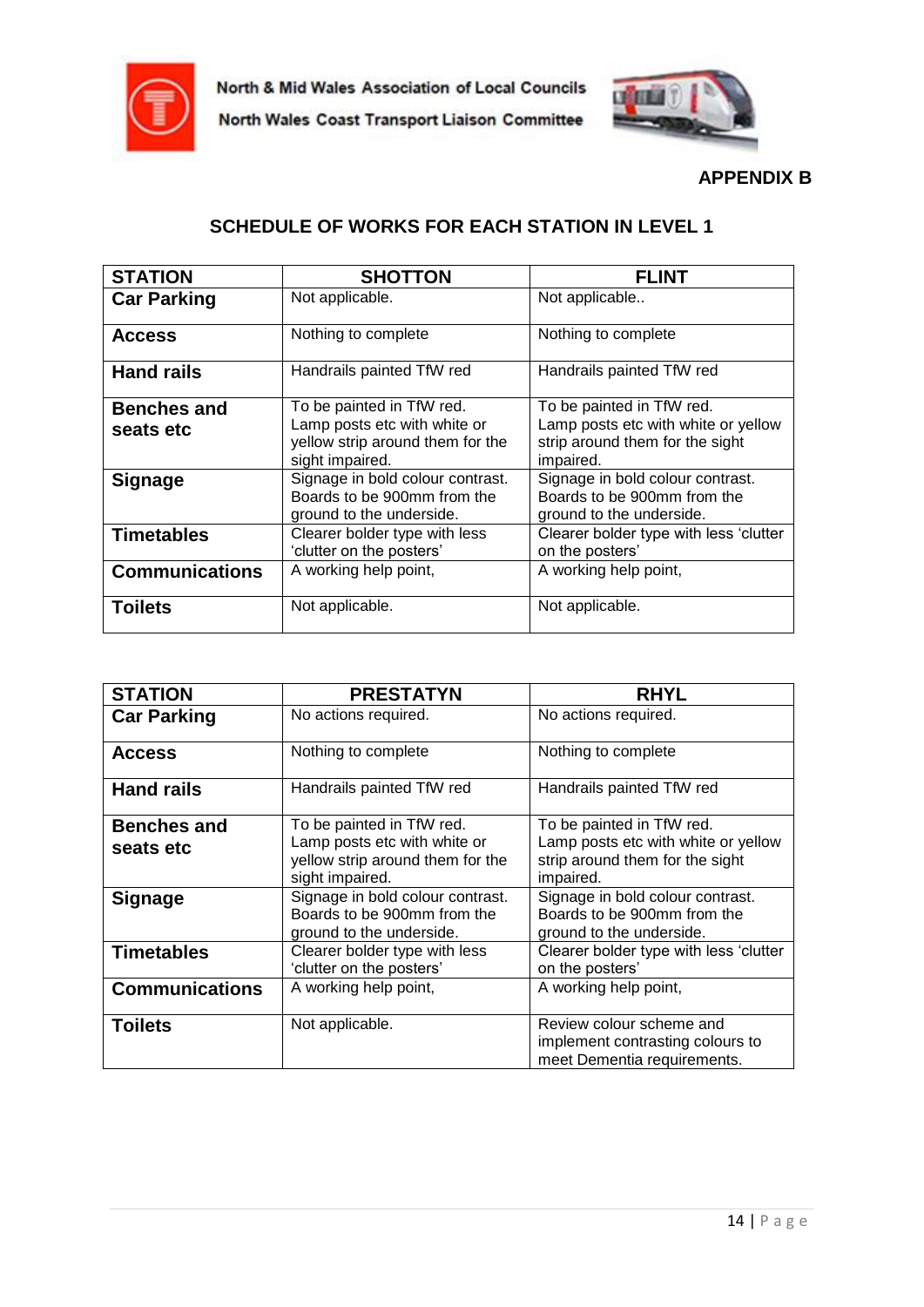



North Wales Coast Transport Liaison Committee

| <b>STATION</b>        | <b>ABERGELE</b>                                                                             | <b>COLWYN BAY</b>                                                                           |  |
|-----------------------|---------------------------------------------------------------------------------------------|---------------------------------------------------------------------------------------------|--|
| <b>Car Parking</b>    | No actions required.                                                                        | No actions required.                                                                        |  |
| <b>Access</b>         | Nothing to complete                                                                         | Nothing to complete                                                                         |  |
| <b>Hand rails</b>     | Handrails painted TfW red                                                                   | Handrails painted TfW red                                                                   |  |
| <b>Benches and</b>    | To be painted in TfW red.                                                                   | To be painted in TfW red.                                                                   |  |
| seats etc             | Lamp posts etc with white or<br>yellow strip around them for the<br>sight impaired.         | Lamp posts etc with white or yellow<br>strip around them for the sight<br>impaired.         |  |
| <b>Signage</b>        | Signage in bold colour contrast.<br>Boards to be 900mm from the<br>ground to the underside. | Signage in bold colour contrast.<br>Boards to be 900mm from the<br>ground to the underside. |  |
| <b>Timetables</b>     | Clearer bolder type with less<br>'clutter on the posters'                                   | Clearer bolder type with less 'clutter<br>on the posters'                                   |  |
| <b>Communications</b> | A working help point,<br>A working help point,                                              |                                                                                             |  |
| <b>Toilets</b>        | Not applicable.                                                                             | Not applicable.                                                                             |  |

| <b>STATION</b>                  | <b>LLANDUDNO JUNCTION</b><br><b>LLANDUDNO</b>                                                                          |                                                                                                                  |
|---------------------------------|------------------------------------------------------------------------------------------------------------------------|------------------------------------------------------------------------------------------------------------------|
| <b>Car Parking</b>              | No actions required.                                                                                                   | No actions required.                                                                                             |
| <b>Access</b>                   | Nothing to complete                                                                                                    | Nothing to complete                                                                                              |
| <b>Hand rails</b>               | Handrails painted TfW red                                                                                              | Handrails painted TfW red                                                                                        |
| <b>Benches and</b><br>seats etc | To be painted in TfW red.<br>Lamp posts etc with white or<br>yellow strip around them for the<br>sight impaired.       | To be painted in TfW red.<br>Lamp posts etc with white or yellow<br>strip around them for the sight<br>impaired. |
| <b>Signage</b>                  | Signage in bold colour contrast.<br>Boards to be 900mm from the<br>ground to the underside.                            | Signage in bold colour contrast.<br>Boards to be 900mm from the<br>ground to the underside.                      |
| <b>Timetables</b>               | Clearer bolder type with less 'clutter<br>Clearer bolder type with less<br>'clutter on the posters'<br>on the posters' |                                                                                                                  |
| <b>Communications</b>           | A working help point,<br>A working help point,                                                                         |                                                                                                                  |
| <b>Toilets</b>                  | Review colour scheme and<br>implement contrasting colours to<br>meet Dementia requirements.                            | Review colour scheme and<br>implement contrasting colours to<br>meet Dementia requirements.                      |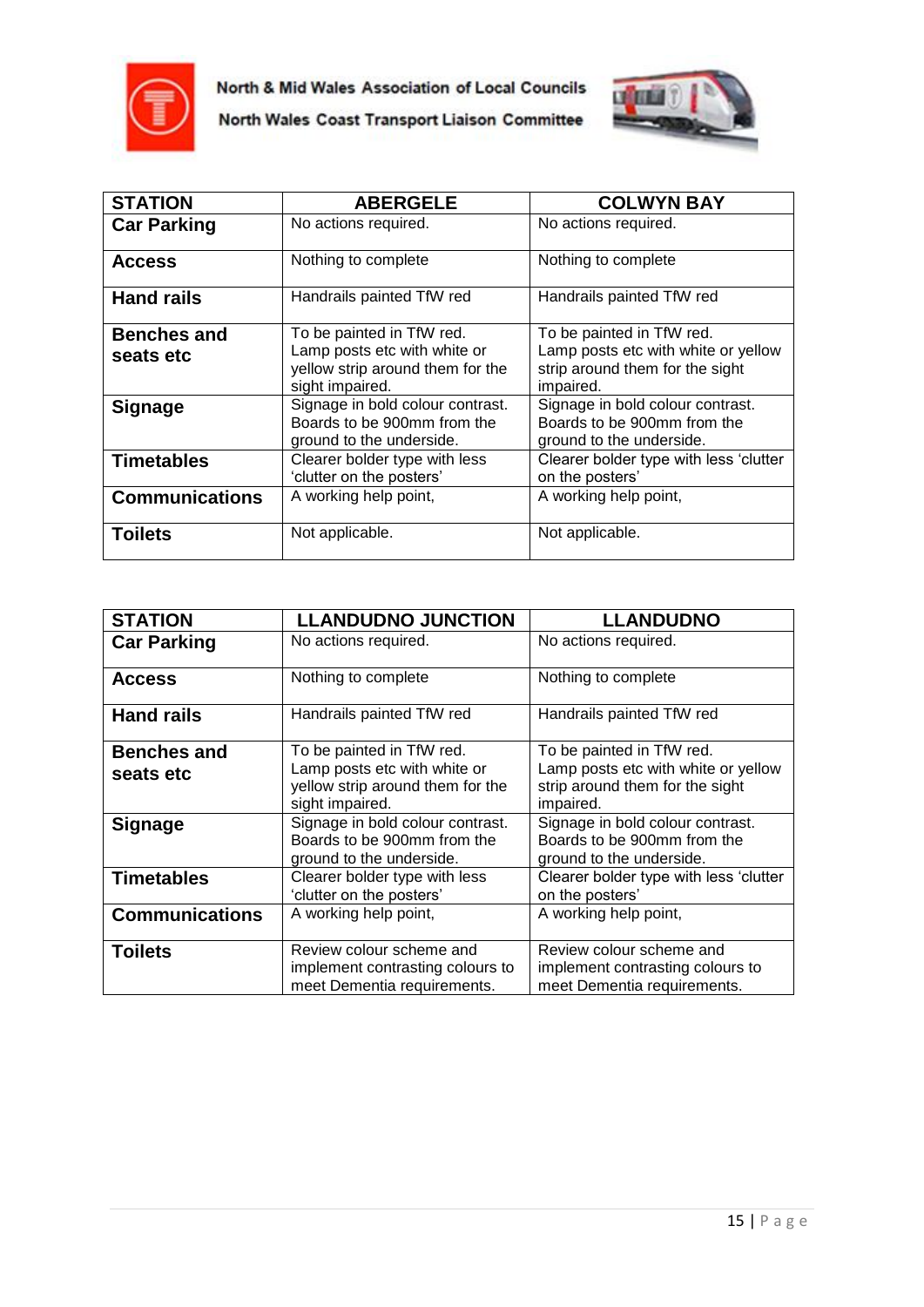



North Wales Coast Transport Liaison Committee

| <b>STATION</b>                  | <b>BANGOR</b>                                                                                                                                                                              | <b>HOLYHEAD</b>                                                                                                  |
|---------------------------------|--------------------------------------------------------------------------------------------------------------------------------------------------------------------------------------------|------------------------------------------------------------------------------------------------------------------|
| <b>Car Parking</b>              | No actions required.                                                                                                                                                                       | No actions required.                                                                                             |
| <b>Access</b>                   | Nothing to complete<br>No actions required.                                                                                                                                                |                                                                                                                  |
| <b>Hand rails</b>               | Handrails painted TfW red                                                                                                                                                                  | Handrails painted TfW red                                                                                        |
| <b>Benches and</b><br>seats etc | To be painted in TfW red.<br>Lamp posts etc with white or<br>yellow strip around them for the<br>sight impaired. Needs updating.                                                           | To be painted in TfW red.<br>Lamp posts etc with white or yellow<br>strip around them for the sight<br>impaired. |
| <b>Signage</b>                  | Signage in bold colour contrast.<br>Boards to be 900mm from the<br>ground to the underside.                                                                                                | Signage in bold colour contrast.<br>Boards to be 900mm from the<br>ground to the underside.                      |
| <b>Timetables</b>               | Clearer bolder type with less 'clutter<br>Clearer bolder type with less<br>'clutter on the posters'<br>on the posters'                                                                     |                                                                                                                  |
| <b>Communications</b>           | A working help point,<br>A working help point,                                                                                                                                             |                                                                                                                  |
| <b>Toilets</b>                  | Review colour scheme and<br>Review colour scheme and<br>implement contrasting colours to<br>implement contrasting colours to<br>meet Dementia requirements.<br>meet Dementia requirements. |                                                                                                                  |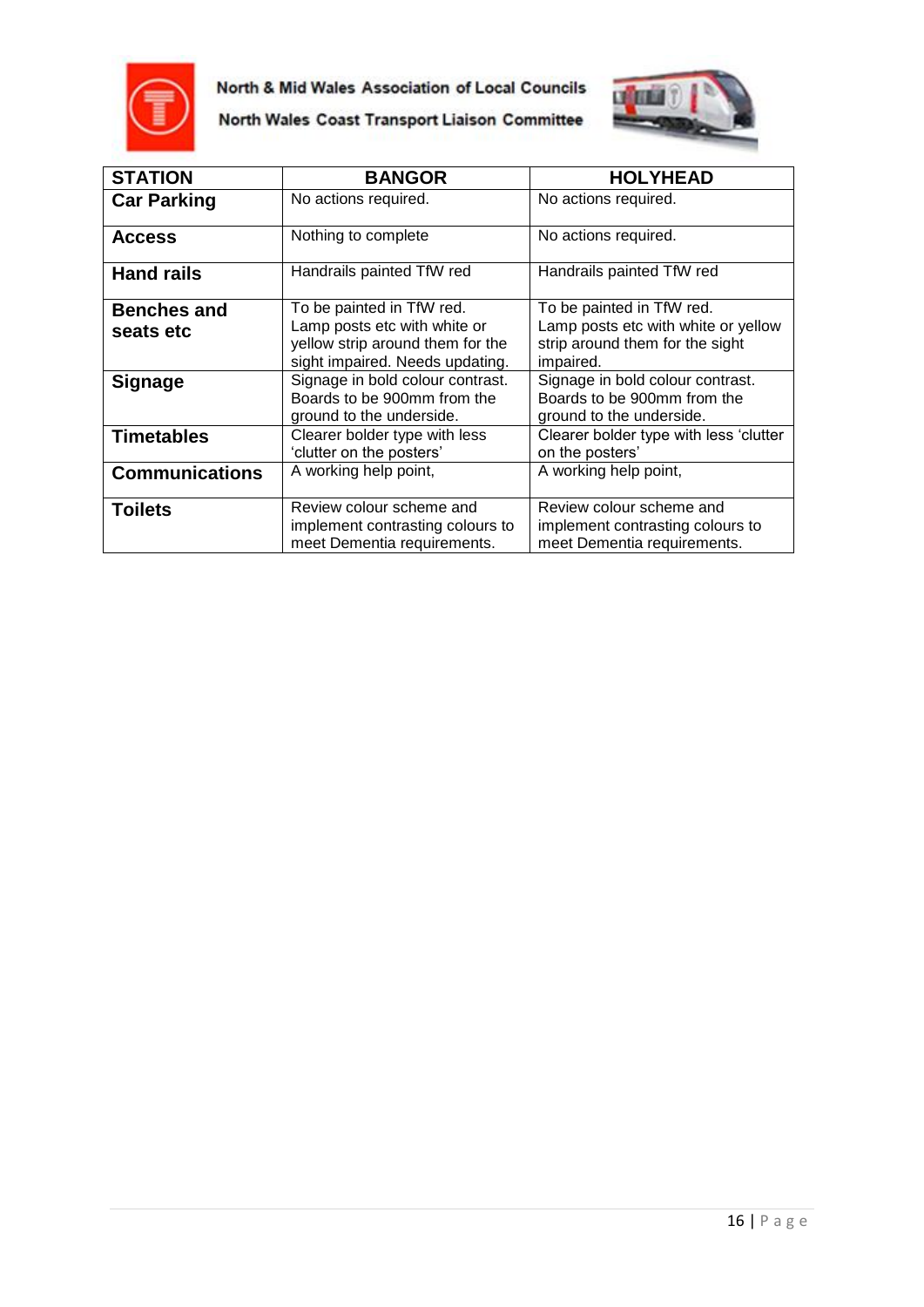



#### **APPENDIX C**

# **SCHEDULE OF WORKS FOR EACH STATION IN LEVEL 2**

| <b>STATION</b>                  | <b>DAGANWY</b>                                                                                                         | <b>LLANFAIRFECHAN</b>                                                                                            |  |
|---------------------------------|------------------------------------------------------------------------------------------------------------------------|------------------------------------------------------------------------------------------------------------------|--|
| <b>Car Parking</b>              | No actions required.                                                                                                   | No actions required.                                                                                             |  |
| <b>Access</b>                   | Nothing to complete<br>Nothing to complete                                                                             |                                                                                                                  |  |
| <b>Hand rails</b>               | Handrails painted TfW red                                                                                              | Handrails painted TfW red                                                                                        |  |
| <b>Benches and</b><br>seats etc | To be painted in TfW red.<br>Lamp posts etc with white or<br>yellow strip around them for the<br>sight impaired.       | To be painted in TfW red.<br>Lamp posts etc with white or yellow<br>strip around them for the sight<br>impaired. |  |
| <b>Signage</b>                  | Signage in bold colour contrast.<br>Boards to be 900mm from the<br>ground to the underside.                            | Signage in bold colour contrast.<br>Boards to be 900mm from the<br>ground to the underside.                      |  |
| <b>Timetables</b>               | Clearer bolder type with less 'clutter<br>Clearer bolder type with less<br>'clutter on the posters'<br>on the posters' |                                                                                                                  |  |
| <b>Communications</b>           | A working help point,<br>A working help point,                                                                         |                                                                                                                  |  |
| <b>Toilets</b>                  | Not applicable                                                                                                         | Not applicable                                                                                                   |  |

| <b>STATION</b>                  | <b>CONWY</b>                                                                                                           | <b>PENMAENMAWR</b>                                                                                               |
|---------------------------------|------------------------------------------------------------------------------------------------------------------------|------------------------------------------------------------------------------------------------------------------|
| <b>Car Parking</b>              | No actions required.                                                                                                   | No actions required.                                                                                             |
| <b>Access</b>                   | Nothing to complete                                                                                                    | Nothing to complete                                                                                              |
| <b>Hand rails</b>               | Handrails painted TfW red                                                                                              | Handrails painted TfW red                                                                                        |
| <b>Benches and</b><br>seats etc | To be painted in TfW red.<br>Lamp posts etc with white or<br>yellow strip around them for the<br>sight impaired.       | To be painted in TfW red.<br>Lamp posts etc with white or yellow<br>strip around them for the sight<br>impaired. |
| <b>Signage</b>                  | Signage in bold colour contrast.<br>Boards to be 900mm from the<br>ground to the underside.                            | Signage in bold colour contrast.<br>Boards to be 900mm from the<br>ground to the underside.                      |
| <b>Timetables</b>               | Clearer bolder type with less<br>Clearer bolder type with less 'clutter<br>'clutter on the posters'<br>on the posters' |                                                                                                                  |
| <b>Communications</b>           | A working help point,<br>A working help point,                                                                         |                                                                                                                  |
| <b>Toilets</b>                  | Not applicable                                                                                                         | Not applicable                                                                                                   |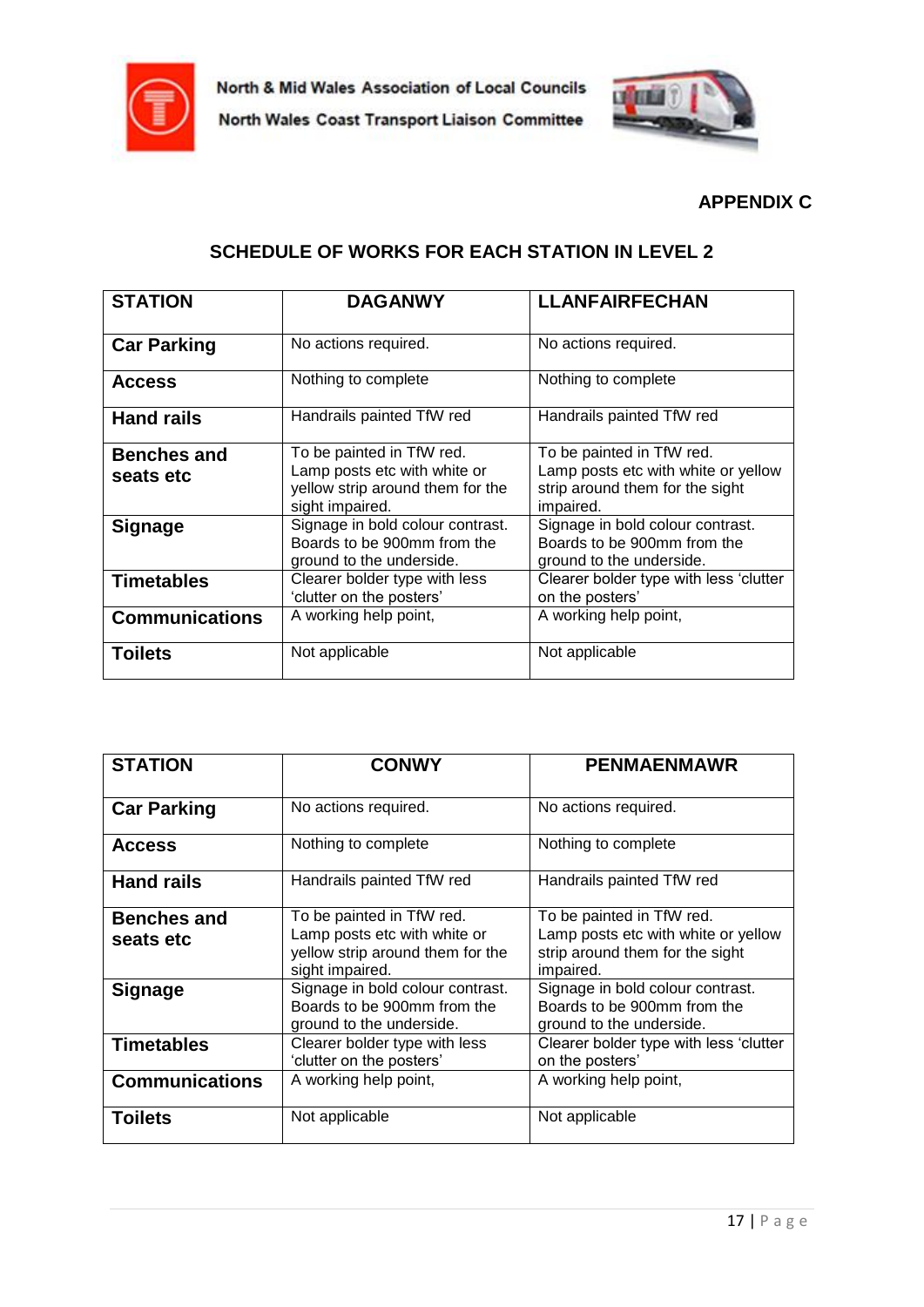



**APPENDIX D**

# **SCHEDULE OF WORKS FOR EACH STATION IN LEVEL 3**

| <b>STATION</b>                  | <b>Llanfairpwll</b>                                                                                                    | <b>Bodorgan</b>                                                                             |  |
|---------------------------------|------------------------------------------------------------------------------------------------------------------------|---------------------------------------------------------------------------------------------|--|
| <b>Car Parking</b>              | No actions required.                                                                                                   | No actions required.                                                                        |  |
| <b>Access</b>                   | Nothing to complete<br>Nothing to complete                                                                             |                                                                                             |  |
| <b>Hand rails</b>               | Handrails painted TfW red                                                                                              | Handrails painted TfW red                                                                   |  |
| <b>Benches and</b><br>seats etc | To be painted in TfW red                                                                                               | To be painted in TfW red                                                                    |  |
| <b>Signage</b>                  | Signage in bold colour contrast.<br>Boards to be 900mm from the<br>ground to the underside.                            | Signage in bold colour contrast.<br>Boards to be 900mm from the<br>ground to the underside. |  |
| <b>Timetables</b>               | Clearer bolder type with<br>Clearer bolder type with less<br>less 'clutter on the posters'<br>'clutter on the posters' |                                                                                             |  |
| <b>Communications</b>           | A working help point,<br>A working help point,                                                                         |                                                                                             |  |
| <b>Toilets</b>                  | Not applicable                                                                                                         | Not applicable                                                                              |  |

| <b>STATION</b>                  | <b>Ty Croes</b>                                                                                                        | Rosneigr                                                                                    |
|---------------------------------|------------------------------------------------------------------------------------------------------------------------|---------------------------------------------------------------------------------------------|
| <b>Car Parking</b>              | No actions required.                                                                                                   | No actions required.                                                                        |
| <b>Access</b>                   | Nothing to complete                                                                                                    | Nothing to complete                                                                         |
| <b>Hand rails</b>               | Handrails painted TfW red                                                                                              | Handrails painted TfW red                                                                   |
| <b>Benches and</b><br>seats etc | Signage in bold colour contrast.<br>Boards to be 900mm from the<br>ground to the underside.                            | Signage in bold colour contrast.<br>Boards to be 900mm from the<br>ground to the underside. |
| <b>Signage</b>                  | Signage in bold colour contrast.<br>Boards to be 900mm from the<br>ground to the underside.                            | Signage in bold colour contrast.<br>Boards to be 900mm from the<br>ground to the underside. |
| <b>Timetables</b>               | Clearer bolder type with<br>Clearer bolder type with less<br>less 'clutter on the posters'<br>'clutter on the posters' |                                                                                             |
| <b>Communications</b>           | A working help point,<br>A working help point,                                                                         |                                                                                             |
| <b>Toilets</b>                  | Not applicable<br>Not applicable                                                                                       |                                                                                             |